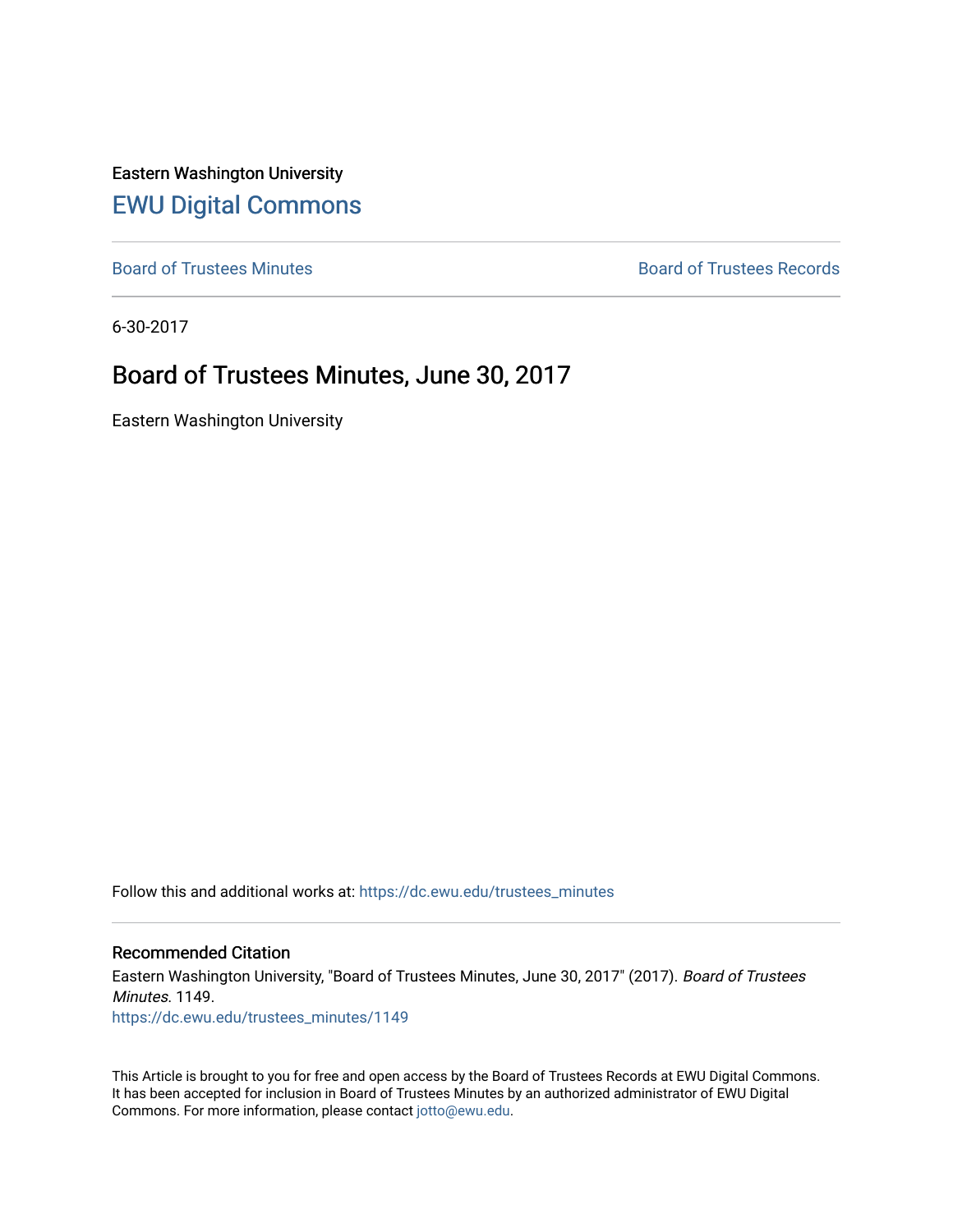

## **Board of Trustees'**

2017 Annual Planning Retreat and Meeting

June 29-30, 2017

## **MINUTES**

Trustees Present Michael Finley Uriel Iñiguez Jay Manning James Murphy Paul Tanaka Robert Whaley Vicki Wilson

Thursday, June 29, 2017

### **Quorum**

A quorum was present. Student trustee Ariel McMillan was absent.

### **Call to Order**

Chair Murphy called the planning retreat to order at 1:04 p.m.

**Retreat Goals and Board and President's Evaluation Process**. Krisann Hatch and Joseph Marth, PhD, of Archbright provided an overview of how an outside facilitator could help the board establish goals and align them with the university's strategic plan, as well as establishing an evaluative process for the president. The Board continued to explore whether to hire an outside facilitator to work with the board to establish a process to evaluate the president's performance in 2018.

**Strategic Planning Update**. Scott Gordon, Provost, reviewed the work completed over the past year developing the university's strategic plan for the years 2018-2023. Ultimately, the information collected will be condensed into three to five goals. The trustees provided input and Dr. Gordon will report back to the board when they meet in September. The new strategic plan is scheduled to be officially announced in the fall.

At approximately 6:00 p.m., the Board convened for dinner.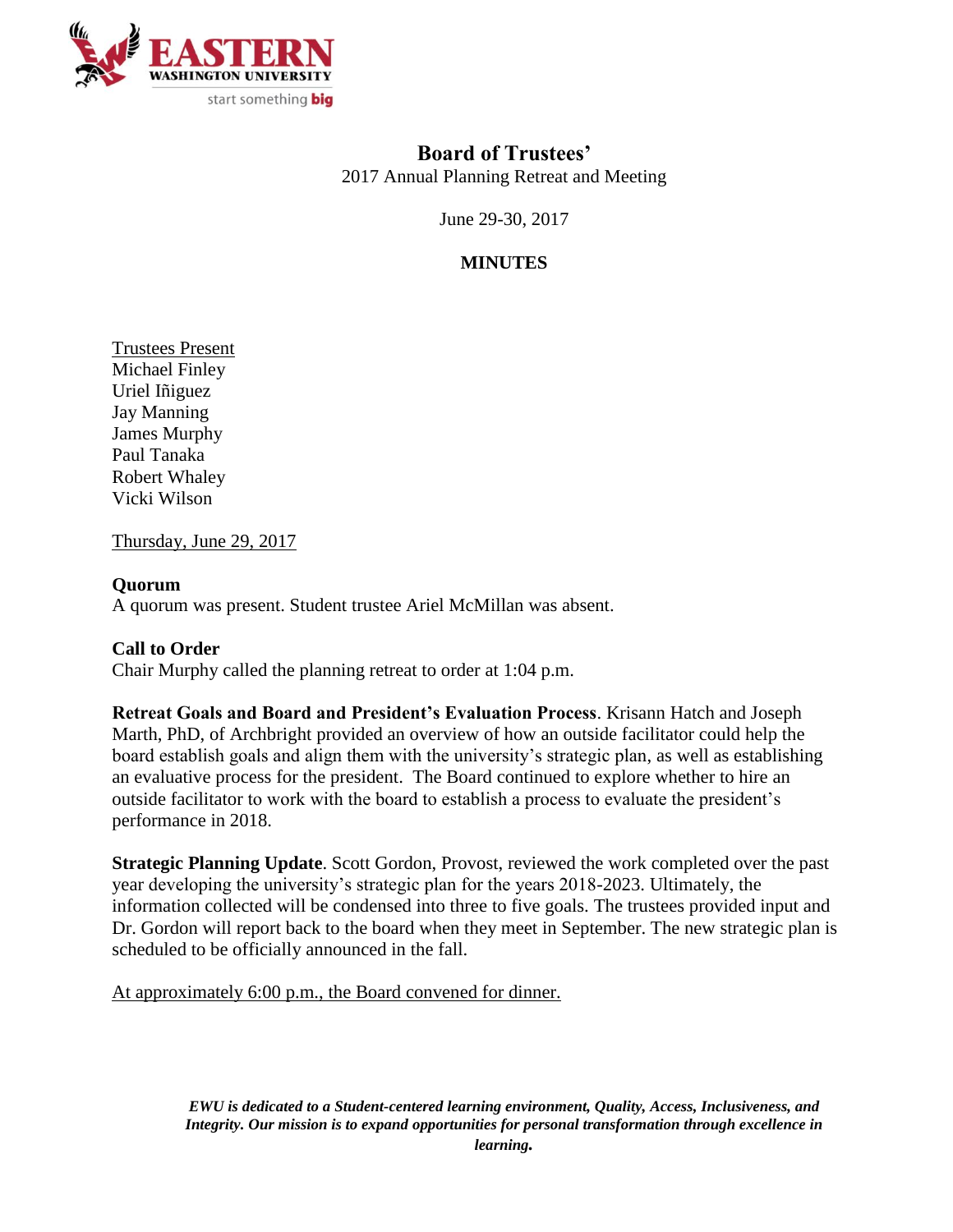

Friday, June 30, 2017

#### **Call to Order**

Chair Murphy called the meeting to order at 8:02 a.m.

### **Quorum**

A quorum was present. Student trustee Ariel McMillan was absent.

#### **Trustee Reflections**

Trustee Tanaka shared his experiences and lessons learned as a trustee.

#### **Executive Session**

At approximately 9:15, Chair Murphy announced the Board would convene in executive session under RCW 42.30.110 (g) to evaluate the qualifications of an applicant for public employment or to review the performance of a public employee. However, subject to RCW 42.30.140(4), discussion by a governing body of salaries, wages, and other conditions of employment to be generally applied within the agency shall occur in a meeting open to the public, and when a governing body elects to take final action hiring, setting the salary of an individual employee or class of employees, or discharging or disciplining an employee, that action shall be taken in a meeting open to the public. Executive session concluded at 11:30 a.m.

#### **RECONVENE**

Chair Murphy called the regular meeting of the Eastern Washington Board of Trustees to order at 11:32 a.m. Trustee Murphy noted that executive session lasted approximately two hours, and no action was taken by the Board during the executive session.

#### **Board of Trustees' Regular Meeting**

#### **Consent Action Items**

*Motion 06-01-17: Trustee Whaley moved to approve the consent action items that included board of trustees' meeting minutes from May 11-12, 2017; EWU Policy 402-03, Accommodating Persons with Disabilities; EWU Policy 402-04, Investigations of Employees for Sexual Harassment and Sexual and Interpersonal Violence; EWU Policy 502-03, Student Newspaper; EWU Policy 603-10, Service Animals; and EWU Policy 901-03, Fraternization and Consensual Relationships.*

*Seconded by Trustee Wilson. Motion carried.*